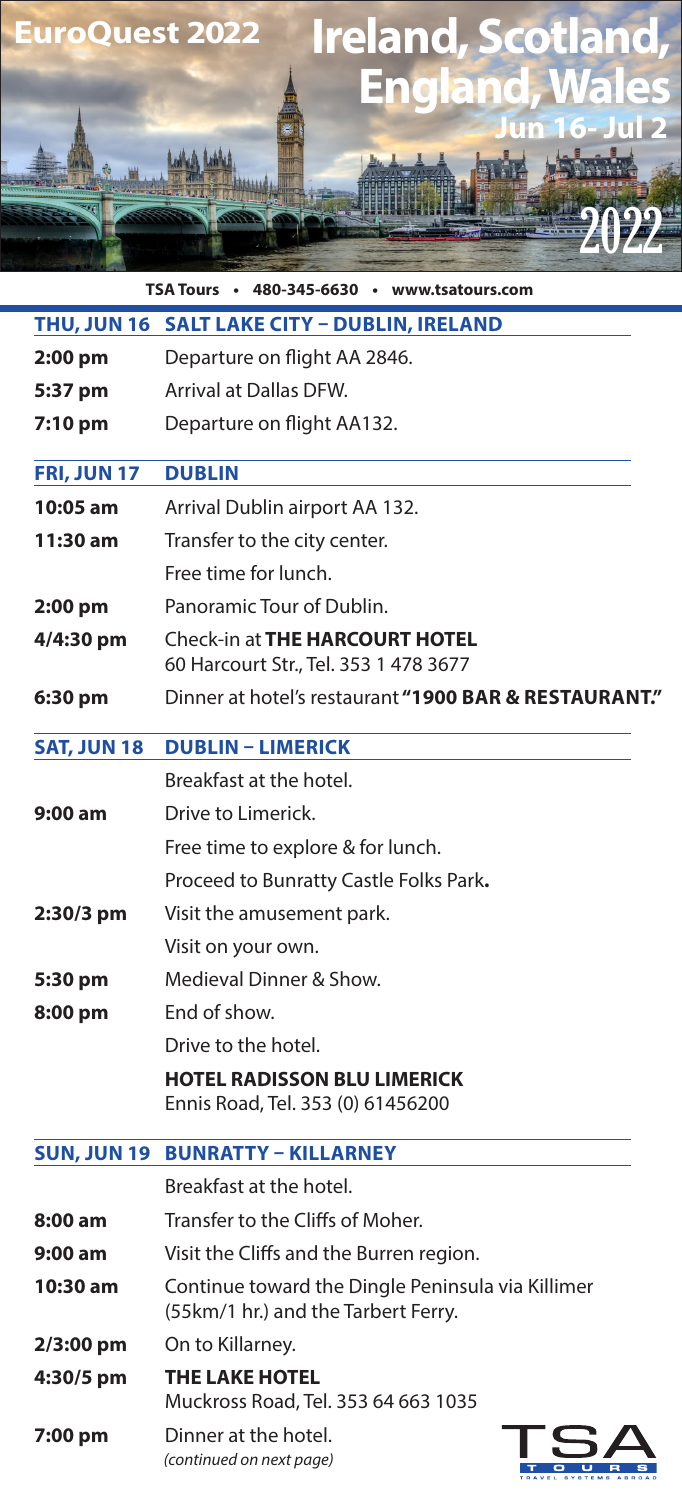

**TSA Tours • 480-345-6630 • www.tsatours.com**

| <b>MON, JUN 20 KILLARNEY</b> |                                                                           |
|------------------------------|---------------------------------------------------------------------------|
|                              | Breakfast at the hotel.                                                   |
| 8:30 am                      | Drive to Kissane Sheep Farm, Kenmare.                                     |
| $9:30$ am                    | Farm visit & sheepdog herding demonstration.                              |
|                              | Return to Killarney via the Ladies View Point &<br><b>Torc Waterfall.</b> |
|                              | Free for lunch in Killarney.                                              |
| 2:00 pm                      | Begin your Horse Jaunting ride to Ross Castle.                            |
|                              | Free time to discover the castle grounds & courtyard.                     |
|                              | Balance of the day at leisure.                                            |
| 7:00 pm                      | Return transfer from city to the hotel.                                   |
| <b>TUE, JUN 21</b>           | <b>KILLARNEY - DUBLIN</b>                                                 |
|                              | Breakfast at the hotel.                                                   |
| $8:00$ am                    | Depart to the Rock of Cashel. Short stop in Cahir.                        |
| $10:30$ am                   | Guided visit.                                                             |
|                              | Free time for lunch in the area.                                          |
| $1:30/2$ pm                  | On to Dublin.                                                             |
|                              |                                                                           |
| 4/4:30pm                     | <b>THE HARCOURT HOTEL</b><br>60 Harcourt Str., Tel. 353 1 478 3677        |
|                              | <b>WED, JUN 22 DUBLIN - STIRLING</b>                                      |
|                              | Breakfast to go.                                                          |
| 4:30 am                      | Departure to Dublin Airport.                                              |
| 7:15am                       | Departure on flight El 5772.                                              |
| 8:10am                       | Arrive in Glasgow.                                                        |
| $9/9:30$ am                  | Depart by bus to Luss/Loch Lomond.                                        |
| 10:30 am                     | Approx. arrival. Free time to explore.                                    |
|                              | On to Inveraray Castle.                                                   |
| $2:15$ pm                    | Visit.                                                                    |
| 3:30 pm                      | Drive to Kilchurn Castle. Short stop.                                     |
|                              | On to Killamahog. Picture stop on the way to<br>Doune Castle.             |
| 5:30 pm                      | Stop.                                                                     |
| 6:00 pm                      | Continue to Stirling.                                                     |

*(continued on next page)*

OURS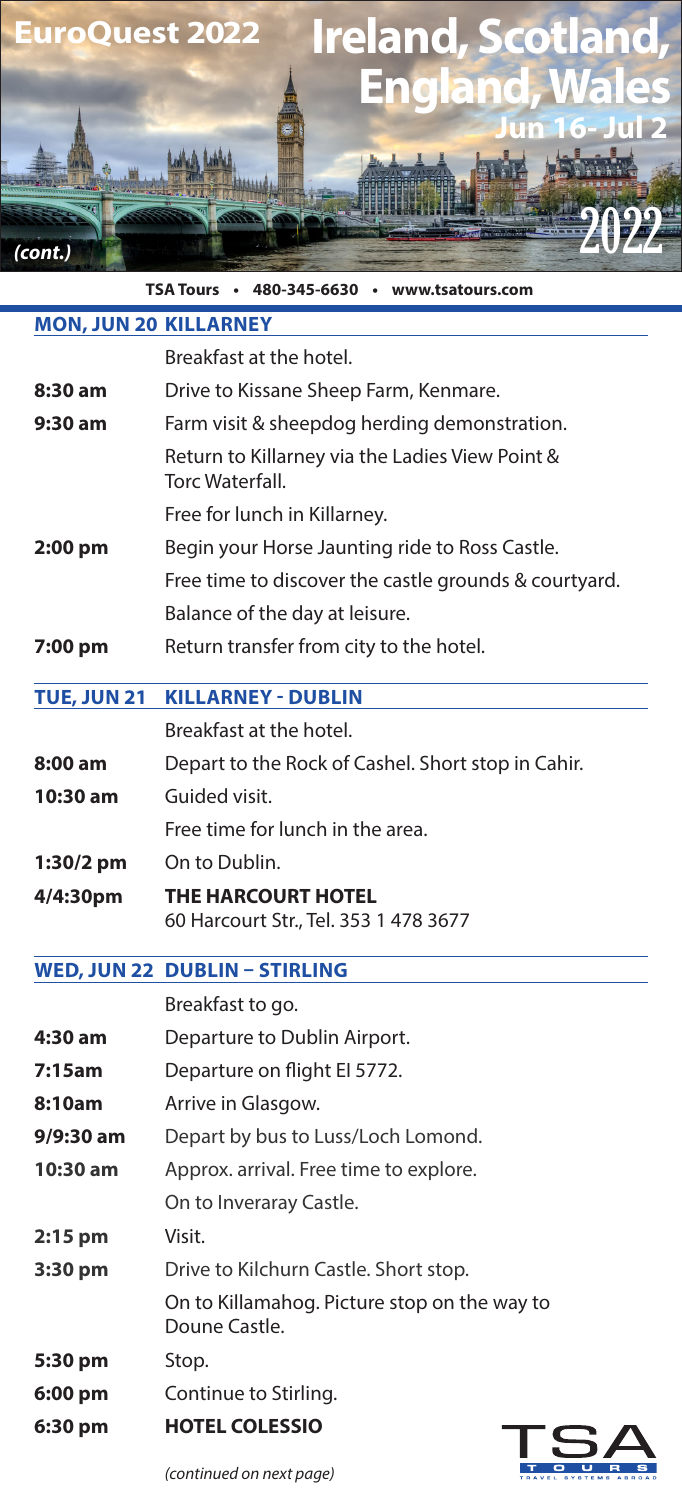

|                    | TSA Tours • 480-345-6630 • www.tsatours.com                                                         |
|--------------------|-----------------------------------------------------------------------------------------------------|
|                    | 33 Spittal Street, Tel. 44 1786 44 8880                                                             |
| 7:30 pm            | Dinner at the hotel.                                                                                |
|                    | THU, JUN 23 STIRLING - ST. ANDREWS AREA                                                             |
|                    | Breakfast at the hotel.                                                                             |
| 9:30/10 am         | Visit Stirling Castle.                                                                              |
| 10:45 am           | Drive to the National Wallace Monument.                                                             |
| $11:00$ am         | Visit.                                                                                              |
| 12:30 pm           | Free time in Stirling for lunch.                                                                    |
| 1:30 <sub>pm</sub> | On to St. Andrews.                                                                                  |
| 3:00 pm            | Approx. arrival.                                                                                    |
| 3:30 pm            | Begin your 2-hour walking tour.                                                                     |
| At leisure         | Continue to Dundee.                                                                                 |
| 7:00 pm            | <b>INDIGO HOTEL DUNDEE</b><br>No. 3 Lower Dens Mill, Constable Street,<br>Tel. 44 (90) 330 331 1750 |
| 8:00 pm            | Dinner at the hotel.                                                                                |
| <b>FRI, JUN 24</b> | <b>DUNDEE - EDINBURGH</b>                                                                           |
|                    | Breakfast at the hotel.                                                                             |
| 9:00 am            | Depart to Dunfermline Abbey.                                                                        |
|                    | Stop.                                                                                               |
| 11:00 am           | On to Edinburgh.                                                                                    |
| 3:30 pm            | <b>HOTEL APEX GRASSMARKET</b><br>31-35 Grassmarket, Tel. 44 (0) 131 300 3456                        |
| 7:00 pm            | Dinner at the hotel.                                                                                |
| <b>SAT, JUN 25</b> | <b>EDINBURGH</b>                                                                                    |
|                    | Breakfast at the hotel.                                                                             |
| 9:00 am            | Begin your guided walking tour.                                                                     |
| 10:00 am           | Visit St. Giles Cathedral.                                                                          |
|                    | Visit Edinburgh Castle.                                                                             |
| $1:00$ pm          | Afternoon at leisure.                                                                               |
| <b>SUN, JUN 26</b> | <b>EDINBURGH - WINDERMERE</b>                                                                       |
|                    | Breakfast at the hotel.                                                                             |
| 8:00 am            | Drive to Windermere Lake area.<br>TSA                                                               |

*(continued on next page)*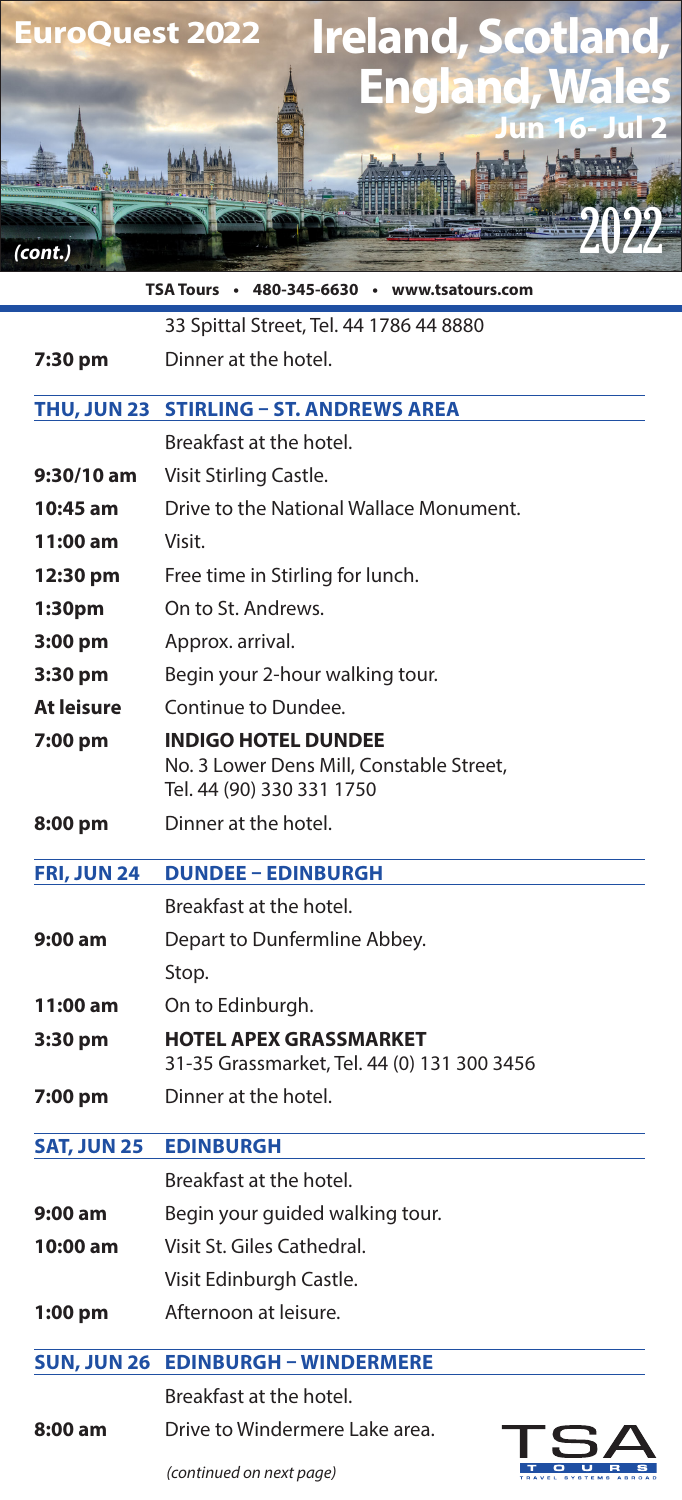

|                    | TSA Tours • 480-345-6630 • www.tsatours.com              |
|--------------------|----------------------------------------------------------|
| 11:30 am           | Stop for lunch in Grasmere.                              |
|                    | Proceed to the Waterhead Pier in Ambleside.              |
| $1:30$ pm          | Take the Green Cruise on Windermere Lake.                |
|                    | Make a stop at the Wray Castle.                          |
| 3:00 pm            | Continue your cruise to Brockhole.                       |
| $3:15$ pm          | On to Ambleside.                                         |
| 3:35 pm            | End of cruise.                                           |
|                    | Free time to explore Browness on Windermere.             |
|                    | Proceed to your hotel.                                   |
|                    | <b>THE LANGDALE CHASE HOTEL</b>                          |
|                    | Windermere, Tel. 44 (0)1539 432201                       |
| 7:00 pm            | Dinner at the hotel.                                     |
|                    | <b>MON, JUN 27 WINDERMERE - CHESTER</b>                  |
|                    | Breakfast at the hotel.                                  |
| $9:30$ am          | Depart to Windermere or Hawkshead.                       |
|                    | Free time & early lunch.                                 |
| 12 noon            | Make your way to Liverpool.                              |
| 3:30 pm            | 2-hour BEATLES guided tour.                              |
| 5:30 pm            | On to Chester.                                           |
| 6:30 pm            | THE QUEEN HOTEL CHESTER<br>City Road, Tel. 3 300 283 402 |
| 7:00 pm            | Dinner at the hotel.                                     |
| <b>TUE, JUN 28</b> | <b>CHESTER</b>                                           |
|                    | Breakfast at the hotel.                                  |
| 8:30 am            | Depart to Llanberis.                                     |
| 10:30 am           | Arrive Llanberis.                                        |
| 11:30 am           | Train departs on the Snowdon<br>Mountain Railway.        |
|                    | Explore Llanberis.                                       |
| 2:30 pm            | Drive to Carnorfon.                                      |
|                    | On to Llanfair PG.                                       |
|                    | Stop for shopping at James Pringles Weavers shop.        |

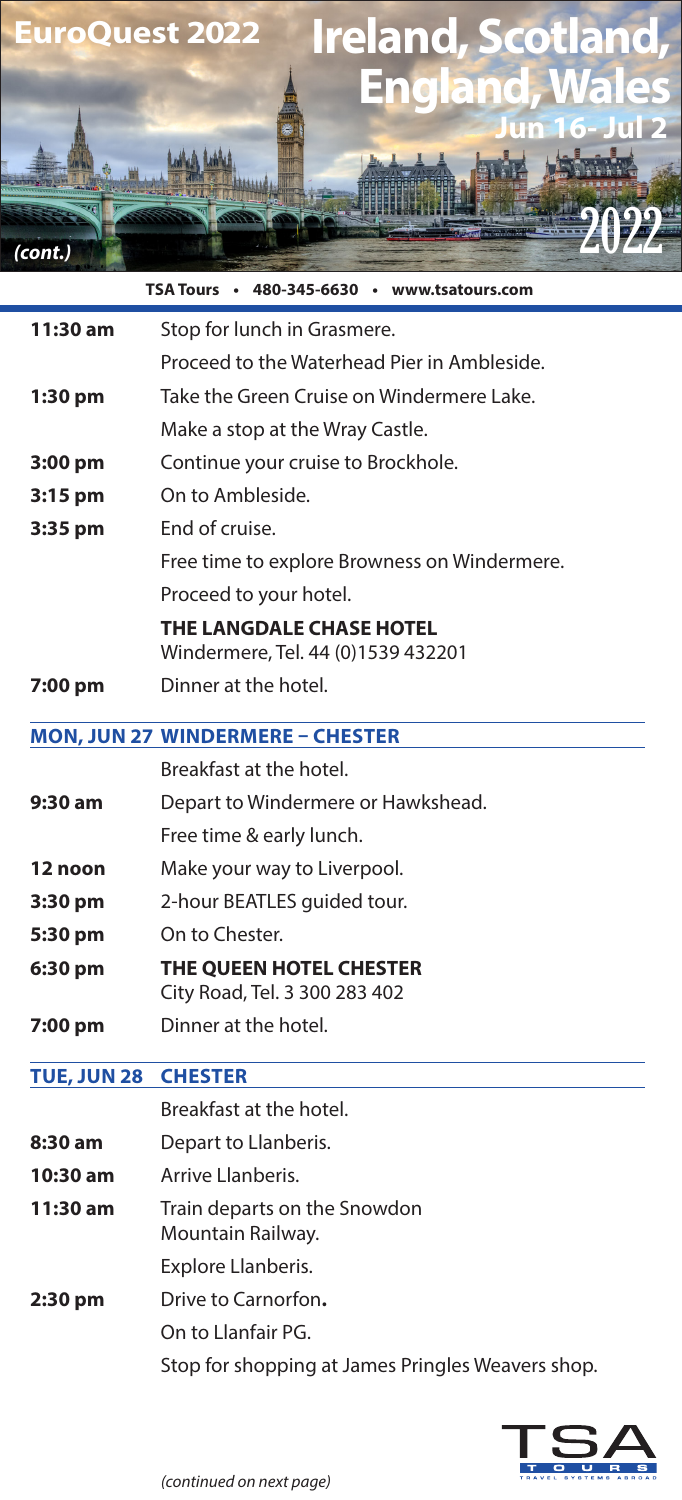

| TSA Tours • 480-345-6630 • www.tsatours.com |                                                                        |  |
|---------------------------------------------|------------------------------------------------------------------------|--|
| 4:00 pm                                     | On to Conwy.                                                           |  |
|                                             | Stop for dinner on your own.                                           |  |
|                                             | Return to Chester.                                                     |  |
| 8/8:30 pm                                   | Evening at leisure.                                                    |  |
|                                             | WED, JUN 29 CHESTER - BATH                                             |  |
|                                             | Breakfast at the hotel.                                                |  |
| 8:00 am                                     | Drive to Stratford-Upon-Avon.                                          |  |
| 11:00 am                                    | Visit Shakespeare's Birthplace.                                        |  |
|                                             | Free time for lunch.                                                   |  |
| 2:30 pm                                     | Depart for Stratford.                                                  |  |
|                                             | Drive by Cotswolds.                                                    |  |
|                                             | On to Bourton-on-the-Water.                                            |  |
|                                             | To Bibury. Stop for a walk.                                            |  |
| 4:30 pm                                     | Continue to Bath.                                                      |  |
| 5:30 pm                                     | <b>HOTEL INDIGO BATH</b><br>South Parade, Tel. 1225 460441             |  |
| 7:00 pm                                     | Dinner at JOYA Italian Steakhouse<br>6 Newmarket Row, Tel. 1225 460240 |  |
| <b>THU, JUN 30</b>                          | <b>BATH - LONDON</b>                                                   |  |
|                                             | Breakfast at the hotel.                                                |  |
| 8:30 am                                     | Depart to Stonehenge.                                                  |  |
| 9:30am                                      | Self-quided visit.                                                     |  |
| 11:30 am                                    | On to Windsor. Stop in route for lunch.                                |  |
| $2:00$ pm                                   | Visit Windsor Castle.                                                  |  |
| 4:30 pm                                     | On to London.                                                          |  |
| 6:00 pm                                     | <b>ST. GILES HOTEL</b><br>Bedford Avenue, Tel. 20 7300 3000            |  |
|                                             | Evening on your own.                                                   |  |
| FRI, JUL 1                                  | <b>LONDON</b>                                                          |  |
|                                             | Breakfast at the hotel.                                                |  |
|                                             |                                                                        |  |

Day at leisure to explore London on your own.